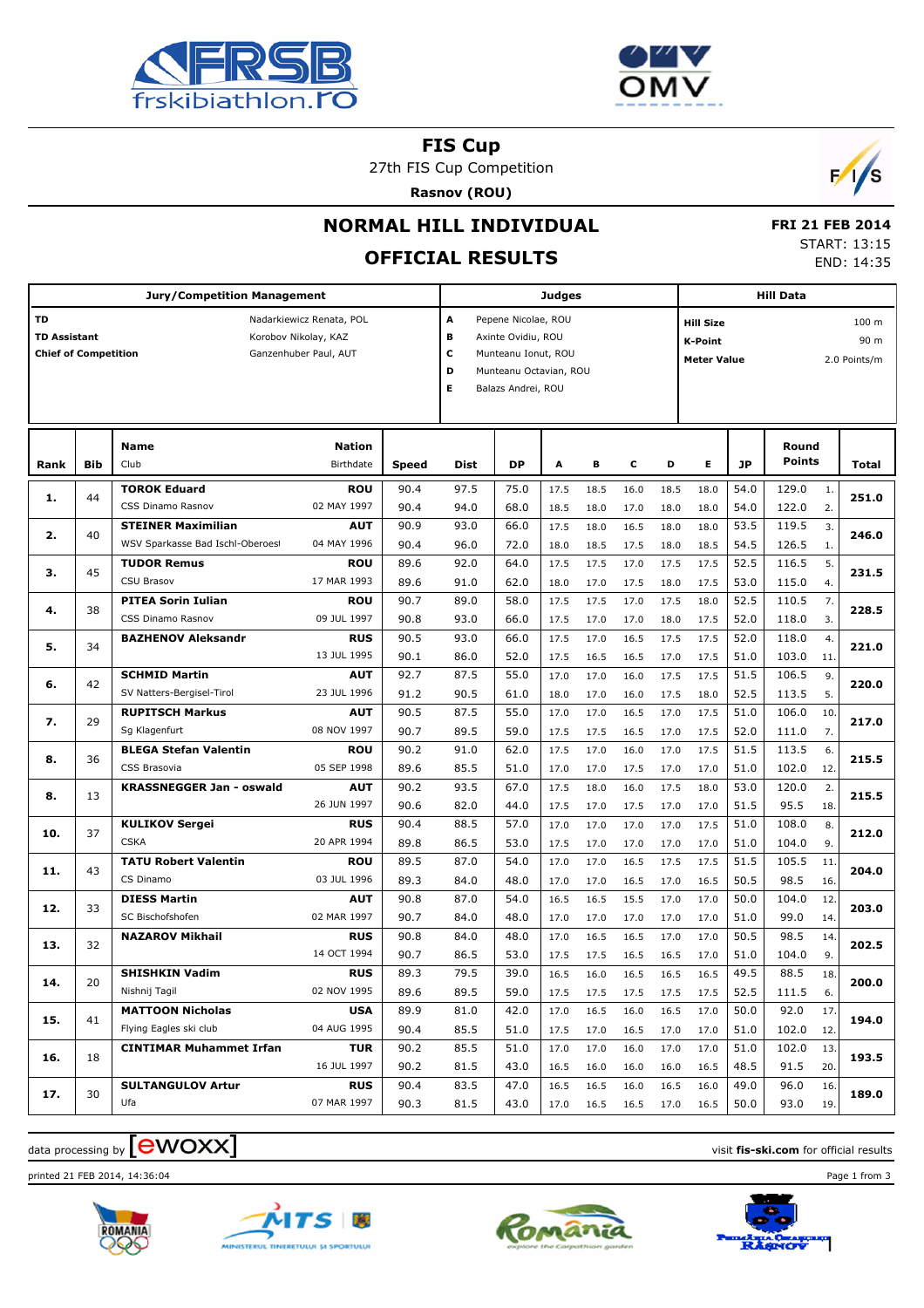



**FIS Cup**

27th FIS Cup Competition

**Rasnov (ROU)**



### **NORMAL HILL INDIVIDUAL**

 **FRI 21 FEB 2014** START: 13:15 END: 14:35

|      | JIANI . 1J.1J<br><b>OFFICIAL RESULTS</b><br>END: 14:35 |                                        |                            |              |             |           |      |      |      |      |      |      |                        |              |       |  |  |
|------|--------------------------------------------------------|----------------------------------------|----------------------------|--------------|-------------|-----------|------|------|------|------|------|------|------------------------|--------------|-------|--|--|
| Rank | <b>Bib</b>                                             | <b>Name</b><br>Club                    | <b>Nation</b><br>Birthdate | <b>Speed</b> | <b>Dist</b> | <b>DP</b> | A    | В    | c    | D    | Е    | 1P   | Round<br><b>Points</b> |              | Total |  |  |
| 18.  | 23                                                     | <b>IPCIOGLU Fatih Arda</b>             | <b>TUR</b>                 | 90.0         | 77.5        | 35.0      | 16.5 | 15.5 | 15.0 | 16.0 | 16.0 | 47.5 | 82.5                   | 21.          | 187.5 |  |  |
|      |                                                        |                                        | 28 SEP 1997                | 90.2         | 87.5        | 55.0      | 16.5 | 16.5 | 15.0 | 17.0 | 17.0 | 50.0 | 105.0                  | 8.           |       |  |  |
| 19.  | 39                                                     | <b>FRIBERG Christian</b>               | <b>USA</b>                 | 89.8         | 78.5        | 37.0      | 16.5 | 16.5 | 16.5 | 16.5 | 16.5 | 49.5 | 86.5                   | 20.          | 185.5 |  |  |
|      |                                                        | Saint Paul Ski Club                    | 08 SEP 1994                | 89.6         | 84.5        | 49.0      | 17.0 | 17.0 | 16.5 | 16.5 | 16.5 | 50.0 | 99.0                   | 14.          |       |  |  |
| 20.  | 14                                                     | <b>KALYKOV Shyngys</b>                 | <b>KAZ</b>                 | 90.6         | 79.5        | 39.0      | 16.5 | 16.5 | 16.5 | 16.5 | 16.5 | 49.5 | 88.5                   | 18.          | 185.0 |  |  |
|      |                                                        | 05 MAY 1994                            |                            | 90.7         | 83.0        | 46.0      | 17.0 | 16.5 | 17.0 | 17.0 | 16.5 | 50.5 | 96.5                   | 17.          |       |  |  |
| 21.  | 21                                                     | <b>DEMIR Ayberk</b>                    | <b>TUR</b>                 | 90.4         | 84.0        | 48.0      | 16.5 | 16.5 | 16.5 | 16.5 | 16.5 | 49.5 | 97.5                   | 15.          | 179.0 |  |  |
|      |                                                        |                                        | 14 FEB 1997                | 90.3         | 77.5        | 35.0      | 15.5 | 15.5 | 16.0 | 15.5 | 15.5 | 46.5 | 81.5                   | 22.          |       |  |  |
| 22.  | 31                                                     | <b>BUZESCU PURICE Constantin Rober</b> | <b>ROU</b>                 | 90.0         | 75.0        | 30.0      | 16.0 | 16.0 | 15.0 | 16.0 | 16.5 | 48.0 | 78.0                   | 23           | 162.0 |  |  |
|      |                                                        | Css brasovia                           | 19 JUN 1997                | 89.8         | 78.0        | 36.0      | 16.0 | 15.5 | 16.0 | 16.0 | 16.0 | 48.0 | 84.0                   | 21.          |       |  |  |
| 23.  | 15                                                     | <b>KRATOV Ilya</b>                     | <b>KAZ</b>                 | 89.1         | 73.5        | 27.0      | 16.0 | 15.5 | 15.5 | 16.0 | 16.0 | 47.5 | 74.5                   | 26.<br>152.5 |       |  |  |
|      |                                                        | Almaty Skiclub<br>26 MAY 2000          |                            | 89.2         | 75.0        | 30.0      | 16.0 | 16.0 | 16.5 | 16.0 | 16.0 | 48.0 | 78.0                   | 23.          |       |  |  |
| 23.  | $\overline{2}$                                         | <b>MITROFAN Nicolae Sorin</b>          | <b>ROU</b>                 | 89.7         | 74.5        | 29.0      | 15.5 | 15.5 | 14.5 | 15.5 | 15.5 | 46.5 | 75.5                   | 25.          | 152.5 |  |  |
|      |                                                        | CSS Brasovia<br>26 MAR 1999            |                            | 89.6         | 75.0        | 30.0      | 16.0 | 15.5 | 15.0 | 16.0 | 15.5 | 47.0 | 77.0                   | 24.          |       |  |  |
| 25.  | 9                                                      | <b>BEDIR Muhammed Ali</b>              | <b>TUR</b>                 | 89.0         | 74.5        | 29.0      | 16.0 | 16.0 | 15.5 | 16.0 | 16.0 | 48.0 | 77.0                   | 24.          | 151.5 |  |  |
|      |                                                        | 24 MAR 2000                            |                            | 89.6         | 73.5        | 27.0      | 16.0 | 15.5 | 15.5 | 16.0 | 16.0 | 47.5 | 74.5                   | 28.          |       |  |  |
| 26.  | $\mathbf{1}$                                           | <b>GRIGORE Adrian</b>                  | <b>ROU</b>                 | 89.4         | 77.5        | 35.0      | 15.5 | 15.0 | 15.0 | 15.0 | 15.5 | 45.5 | 80.5                   | 22           | 150.5 |  |  |
|      |                                                        | CSS Brasovia                           | 19 FEB 1996                | 89.6         | 71.0        | 22.0      | 16.0 | 16.0 | 16.0 | 16.0 | 16.0 | 48.0 | 70.0                   | 29.          |       |  |  |
| 27.  | 27                                                     | <b>FELDOREANU Andrei</b>               | <b>ROU</b>                 | 88.3         | 73.0        | 26.0      | 16.0 | 16.0 | 15.5 | 16.0 | 16.0 | 48.0 | 74.0                   | 27.          | 149.0 |  |  |
|      |                                                        | Acs Sacele<br>13 APR 2000              |                            | 88.3         | 73.5        | 27.0      | 16.0 | 15.5 | 16.0 | 16.0 | 16.0 | 48.0 | 75.0                   | 26.          |       |  |  |
| 27.  | 6                                                      | <b>SPULBER Mihnea Alexandru</b>        | <b>ROU</b>                 | 88.5         | 73.0        | 26.0      | 16.0 | 16.0 | 16.0 | 16.0 | 16.0 | 48.0 | 74.0                   | 27.          | 149.0 |  |  |
|      |                                                        | Acs Sacele<br>11 DEC 2000              |                            | 88.6         | 73.5        | 27.0      | 16.0 | 15.5 | 16.0 | 16.0 | 16.0 | 48.0 | 75.0                   | 26.          |       |  |  |
| 29.  | 24                                                     | <b>KOLMAKOV Pavel</b>                  | <b>KAZ</b>                 | 88.7         | 68.0        | 16.0      | 16.0 | 16.0 | 15.5 | 15.5 | 15.5 | 47.0 | 63.0                   | 29           | 138.5 |  |  |
|      |                                                        |                                        | 30 APR 1996                | 88.8         | 76.0        | 32.0      | 15.5 | 14.0 | 14.0 | 14.0 | 15.5 | 43.5 | 75.5                   | 25.          |       |  |  |
| 30.  | 19                                                     | SIMITCHIYSKI Krasimir                  | <b>BUL</b>                 | 87.3         | 68.0        | 16.0      | 15.5 | 15.5 | 16.0 | 16.0 | 15.5 | 47.0 | 63.0                   | 29           | 127.0 |  |  |
|      |                                                        | Sk Rilski ski skachach                 | 26 JUL 2000                | 87.6         | 70.0        | 20.0      | 15.0 | 14.5 | 14.0 | 15.0 | 14.5 | 44.0 | 64.0                   | 30.          |       |  |  |

|     | Not qualified for final round |                                                |                           |      |      |      |      |      |      |      |      |      |  |      |
|-----|-------------------------------|------------------------------------------------|---------------------------|------|------|------|------|------|------|------|------|------|--|------|
| 31. | 3                             | <b>MOCANITA Alexandru</b><br>Css Dinamo rasnov | <b>ROU</b><br>11 JAN 1996 | 89.9 | 68.5 | 17.0 | 14.5 | 14.5 | 14.0 | 14.0 | 14.5 | 43.0 |  | 60.0 |
| 32. | 25                            | <b>MITEV Evelin</b><br>Sk Rilski ski skachach  | <b>BUL</b><br>05 MAY 1998 | 89.6 | 66.0 | 12.0 | 15.5 | 14.5 | 15.5 | 15.0 | 15.0 | 45.5 |  | 57.5 |
| 33. | 8                             | <b>PACURAR Radu Mihai</b><br>Cs Dinamo rasnov  | <b>ROU</b><br>06 SEP 2001 | 88.3 | 64.5 | 9.0  | 16.0 | 15.5 | 15.0 | 16.0 | 15.5 | 47.0 |  | 56.0 |
| 34. | 5                             | <b>FEROIU Alexandru</b><br>Css Dinamo rasnov   | <b>ROU</b><br>22 SEP 1998 | 90.3 | 64.5 | 9.0  | 15.5 | 15.0 | 15.0 | 15.0 | 15.0 | 45.0 |  | 54.0 |
| 35. | 4                             | <b>BAILA Ovidiu</b>                            | <b>ROU</b><br>06 FEB 1996 | 89.0 | 64.5 | 9.0  | 14.0 | 14.5 | 14.0 | 15.0 | 15.0 | 43.5 |  | 52.5 |
| 36. | 11                            | <b>NOGIN Roman</b><br>Almaty Skiclub           | <b>KAZ</b><br>23 JUN 1998 | 88.3 | 62.0 | 4.0  | 14.0 | 14.0 | 14.0 | 14.5 | 14.5 | 42.5 |  | 46.5 |
| 37. | 16                            | <b>REYMEYER Tamas</b><br>Koszegi SE            | <b>HUN</b><br>16 JAN 2000 | 89.0 | 62.0 | 4.0  | 13.5 | 13.5 | 14.0 | 13.5 | 14.0 | 41.0 |  | 45.0 |

#### $\alpha$  data processing by  $\boxed{\text{ewOX}}$

printed 21 FEB 2014, 14:36:04 Page 2 from 3